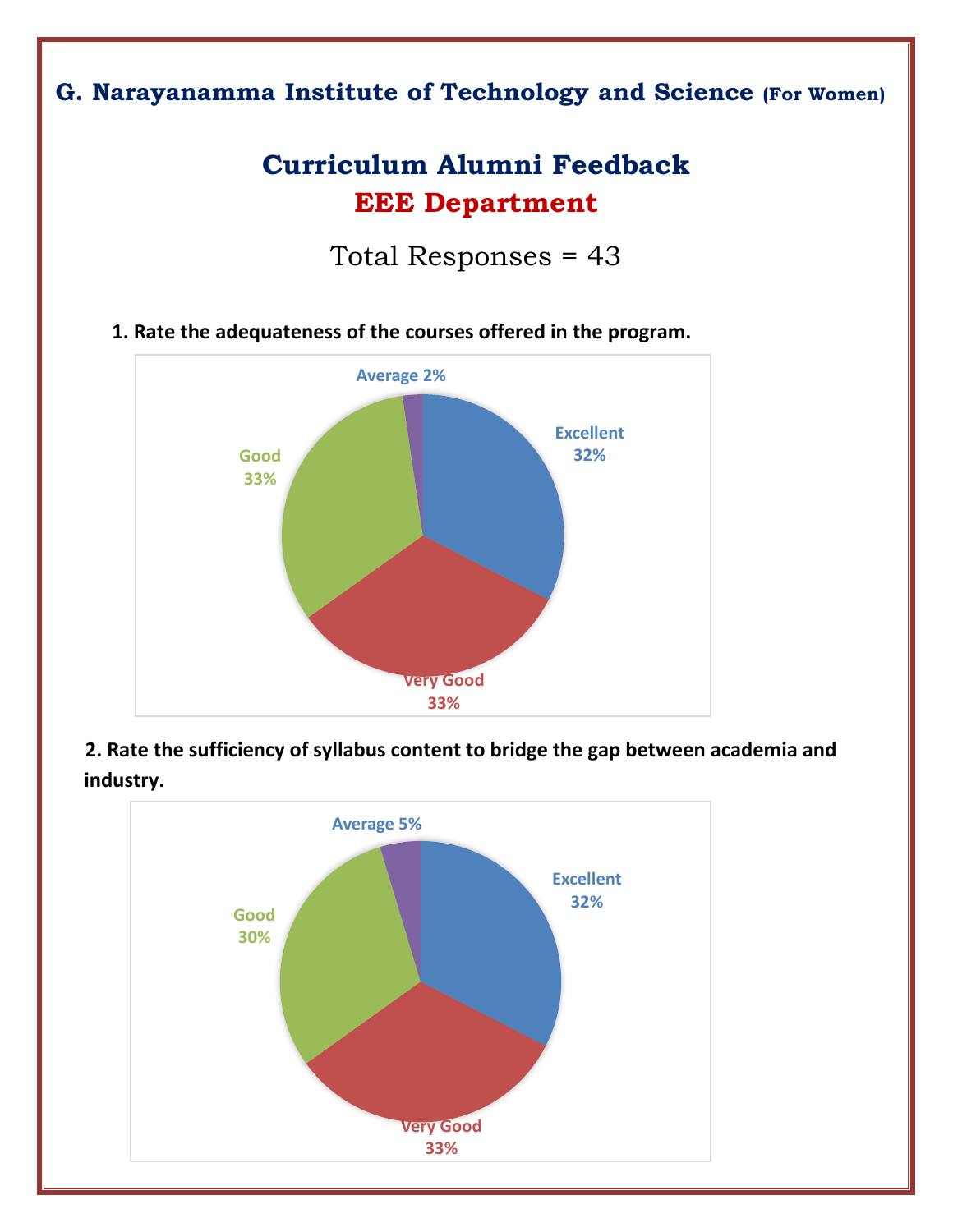

**3. Rate the curriculum in relation to your current professional standards.**

**4. Rate the skills acquired from the curriculum to face the industry challenges/requirements.**

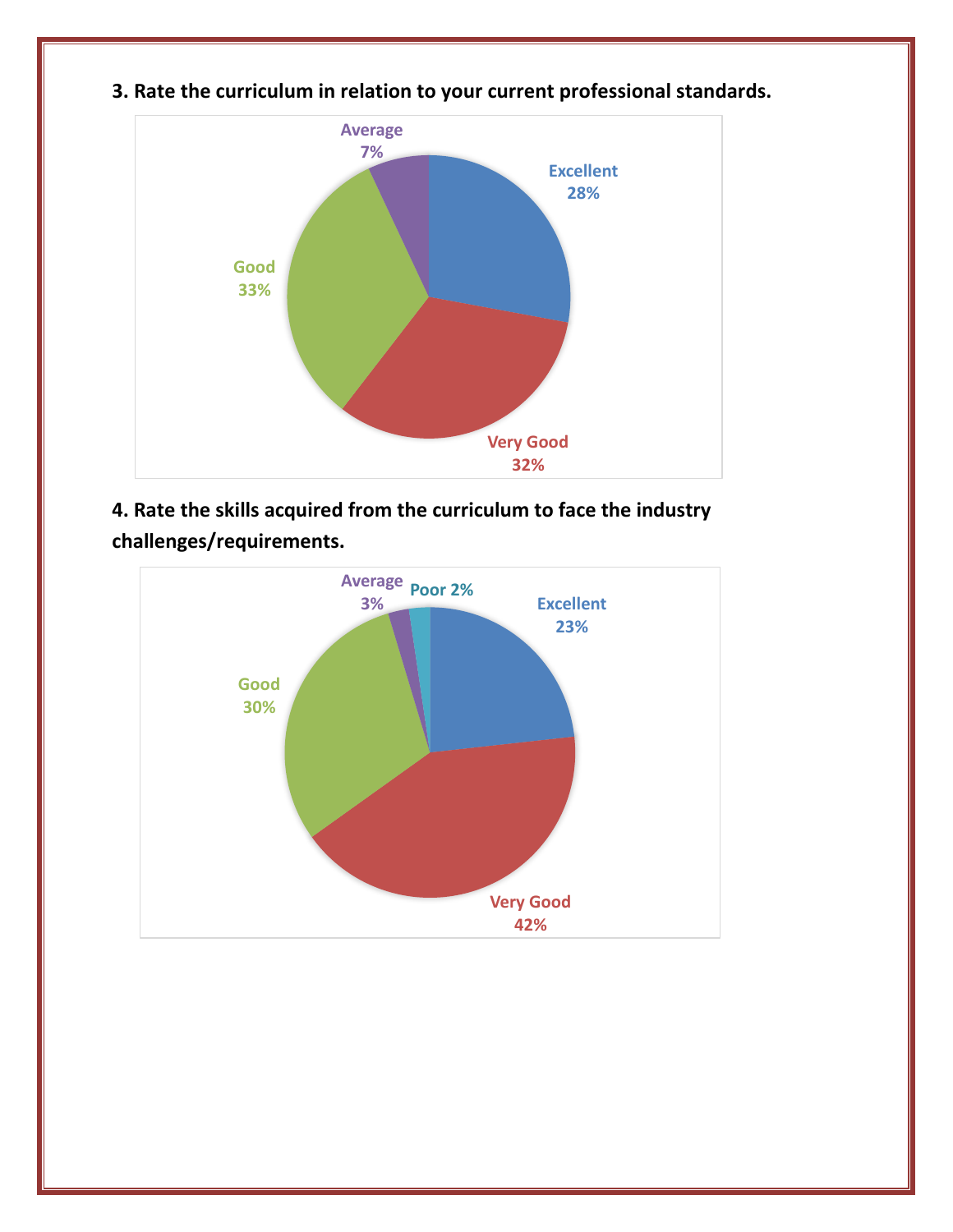

### **5. Rate the institute's laboratory and equipment adequateness for practical exposure.**

#### **6. Rate the offering of electives in relation to technology advancements**

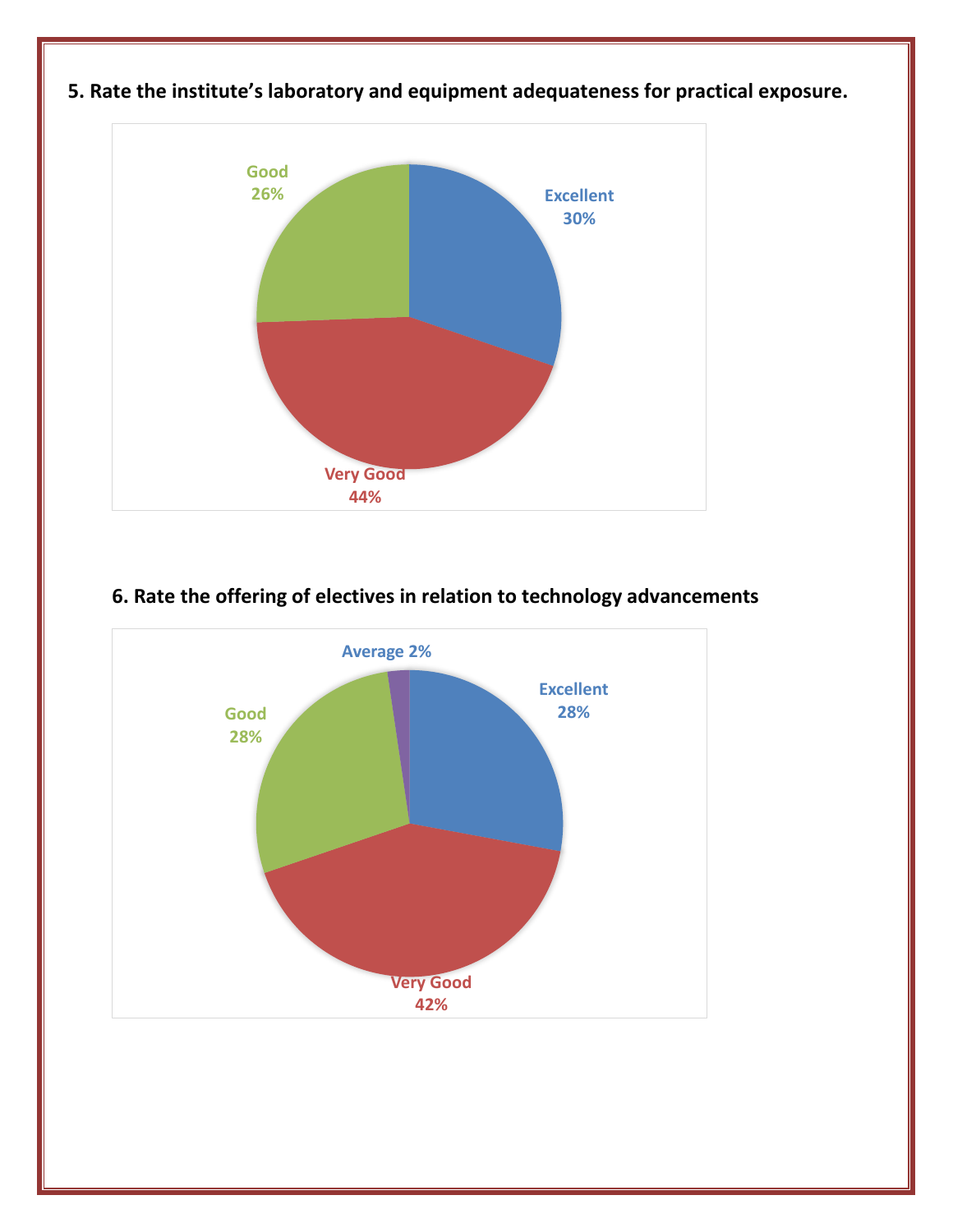

## **7. Rate the design of the courses in terms of extra learning or self-learning.**

#### **8. Rate the training and placement cell in getting ample placement opportunities.**